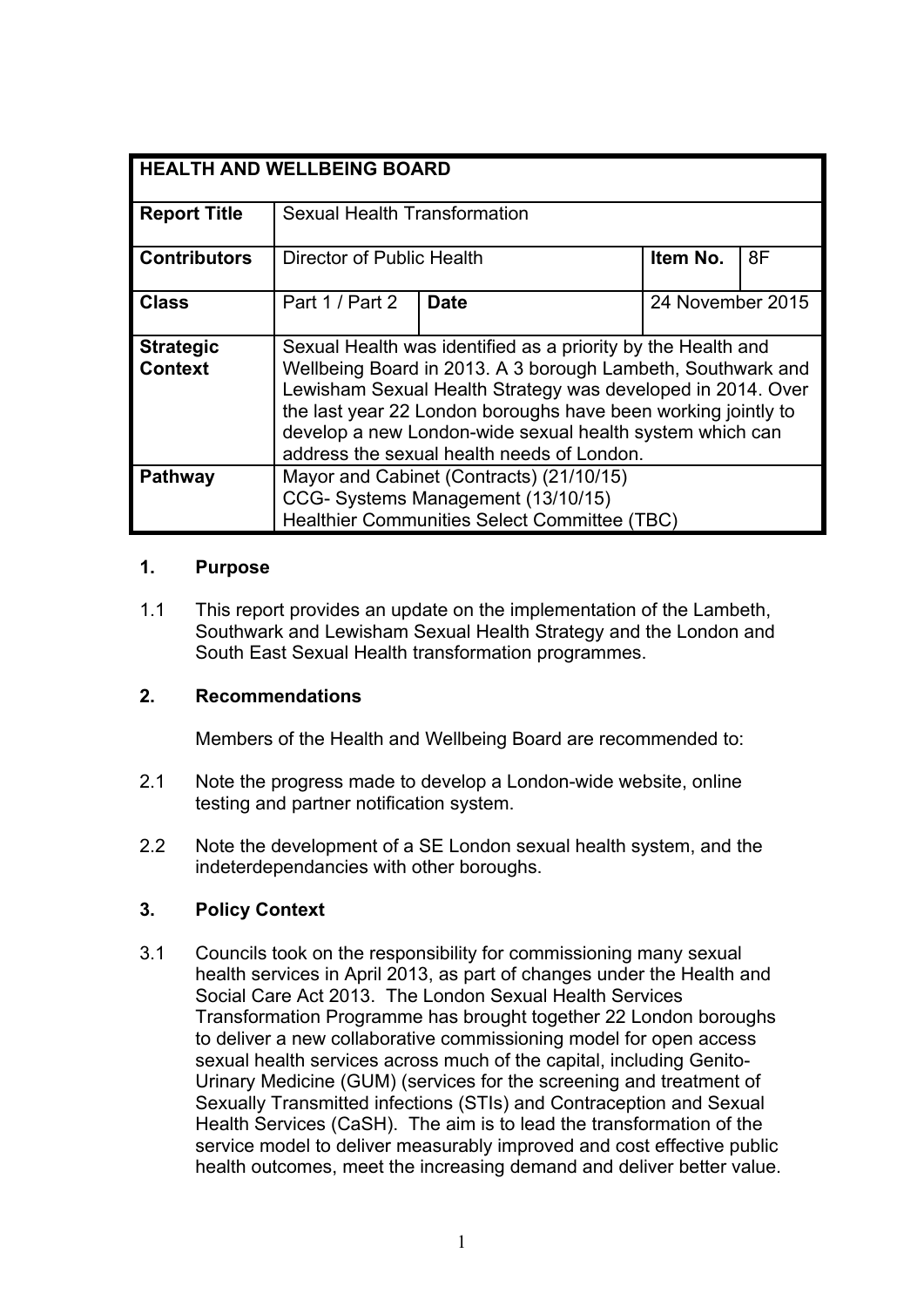- 3.2 This paper reflects the two key principles of the Lewisham's Sustainable Community Strategy 2008-2020:
	- Reducing inequality narrowing the gap in outcomes for citizens
	- Delivering together efficiently, effectively and equitably ensuring that all citizens have appropriate access to and choice of high-quality local services
- 3.3 It also contributes to the following priority outcomes:
	- Safer where people feel safe and live free from crime, antisocial behaviour and abuse
	- Empowered and responsible where people are actively involved in their local area and contribute to supportive communities
	- $\bullet$  Healthy, active and enjoyable where people can actively participate in maintaining and improving their health and wellbeing

# **4. Background**

- 4.1 In April 2013 Lewisham entered into a tri-borough agreement with Lambeth and Southwark for the commissioning of sexual health services. This formalised a previous arrangement across the former primary care trusts. Lambeth is the host commissioner for the arrangement.
- 4.2 In order to agree priorities for sexual health across the 3 boroughs a needs assessment was undertaken by Public Health to inform the development of a LSL Sexual Health Strategy. The Strategy was widely consulted on (including the HWB in January 2014) and finalised in September 2014.
- 4.3 The LSL Sexual Health Strategy forms the basis of the local Sexual Transformation Programme which links to the London Sexual Health Transformation Programme.
- 4.4 Lewisham has significantly higher rates of sexually transmitted infections, HIV and teenage conceptions than London and England. Sexual Health and wellness is a complex issue, with many social, economic and cultural factors linked to it. Developing local sexual health services (and making sure that people know how to access them and what they can offer) can result in better sexual health in our residents and economic savings in treatment. Improving sexual health across Lewisham is a complex challenge that will require a clear strategic commissioning approach, based on the best evidence and strong stakeholder and user engagement.
- 4.5 Council's face a challenge of improving service quality and managing increasing demand for services against a backdrop of reductions in the Revenue Support Grant. Government has also signalled their intention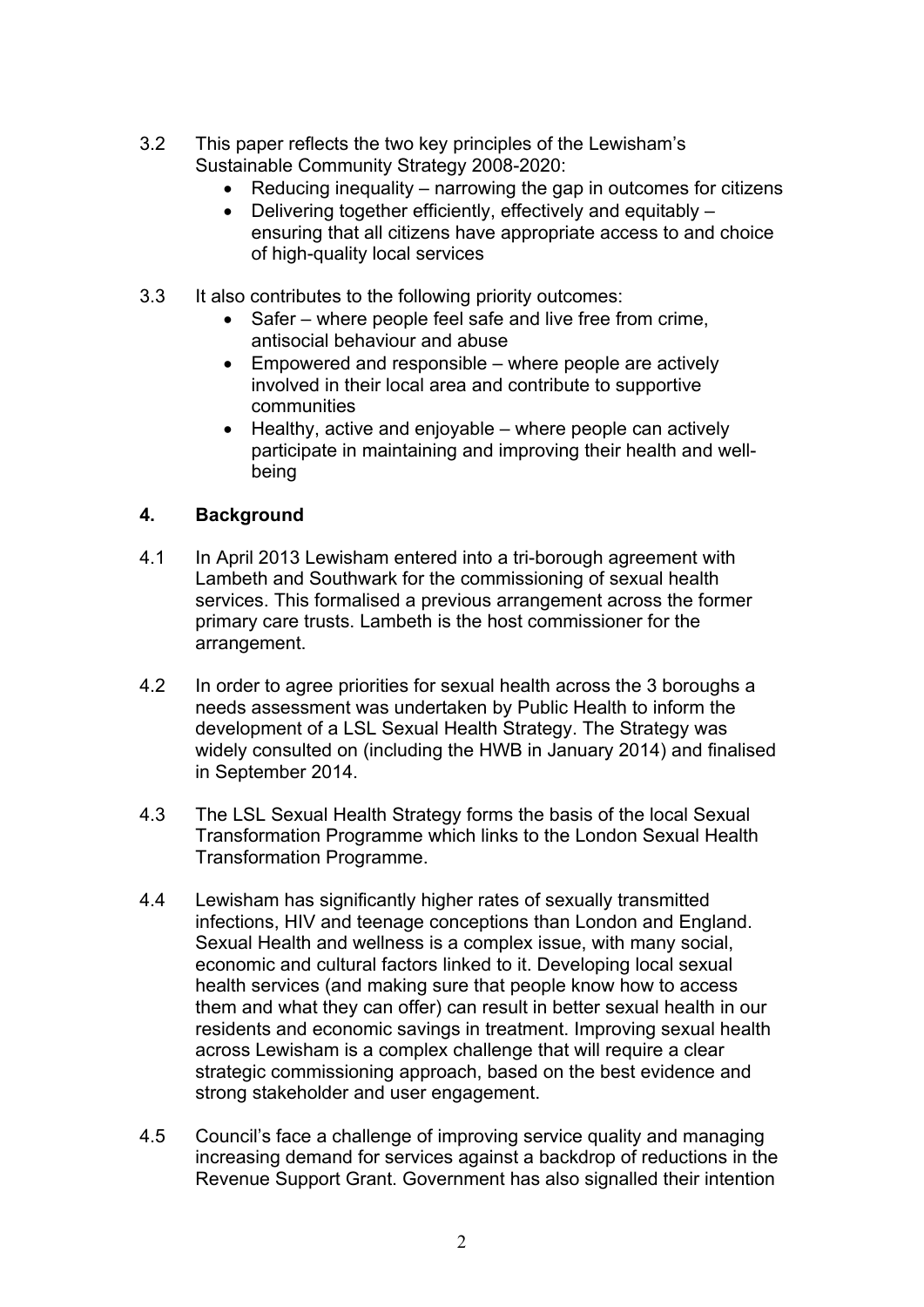to cut 7% from the public health grant to Councils within this financial year.

- 4.6 Genitourinary Medicine Services (GUM) and Contraception and Sexual Health services (CaSH) are statutory services. They are "open access" which means that residents are entitled to use them in any part of the country without the need for a referral from GP or other clinician. This accessibility requirement impacts negatively on the ability of all Councils to predict service demand and manage budgets.
- 4.7 On 21 October 2015 a paper went to Mayor and Cabinet (contracts) seeking approval to:
	- take part in a joint procurement process organised on a subregional basis to commission sexual health GUM services
	- join a pan London procurement of a web based system to include a front end portal for advice, guidance and access to services including access to home/self-sampling kits for sexually transmitted infections
	- join a pan London procurement of a confidential partner notification system
- 4.8 Due to the high degree of cross authority access of GUM services and cross charging requirements, timely approval of these recommendations by the Cabinets of all participating boroughs is necessary to deliver the transformation required. Failure of councils to act collaboratively on this may undermine the efforts to manage access, control costs and create better pathways. There is a high degree of interdependency between London councils on this issue and for the delivery of this project.

# **5. The Case for Change**

- 5.1 The London Sexual Health Transformation Programme has set out a Case for Change based on a needs assessment and review of current services. These also underpin the case for local transformation.
- 5.2 There are five main reasons why transformation of sexual health services is necessary:
	- The need for sexual health services in London is significantly higher than the England average, and has risen significantly in recent years.
	- There are noticeable variations in access and activity across London boroughs, with high numbers of residents from across London accessing services in central London.
	- Given London's complex pattern of open access services, there are important advantages for London boroughs to transform and commission services together
	- We must continue to ensure strong clinical governance, safeguarding and quality assurance arrangements are in place for commissioning open access services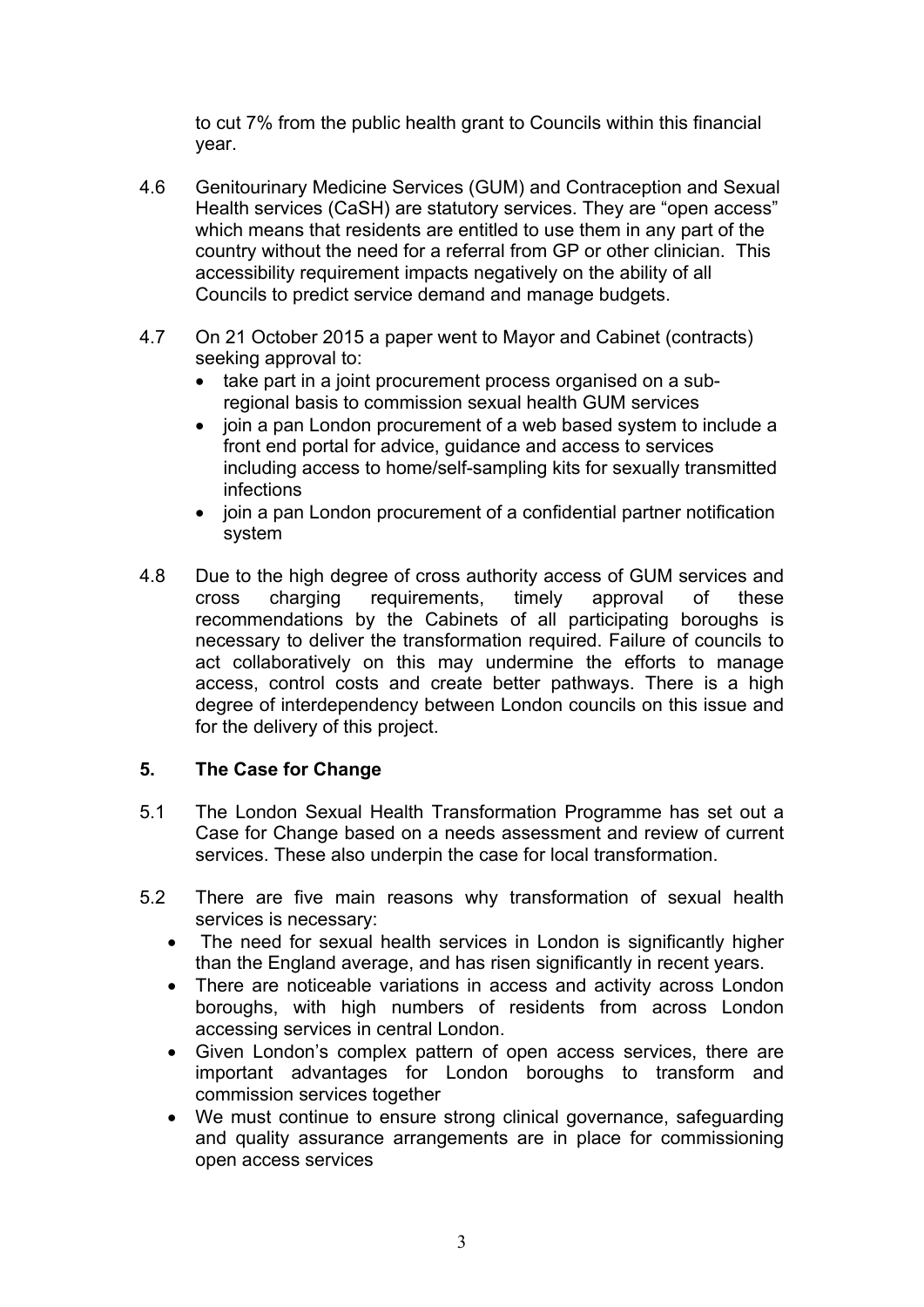We want to respond to current and future financial challenges, and ensure we are making the best use of resources available

# **6. The Vision for sexual health services in London**

- 6.1 A vision has been developed for how services could be delivered in the new model.
- 6.2 The front door into services will be web based, a single platform providing patients with information about sexual health, on line triage, signposting to the most appropriate service for their needs and the ability to order self-sampling tests.
- 6.3 There will be fewer major centres for people with more complex sexual health needs, but the services that are commissioned will be open longer hours and will be properly linked with a network of integrated one stop shops at local level which will be able to meet many people's needs. They will also work closely with primary care.
- 6.4 Transport links will be a critical element of determining locations for clinics.
- 6.5 There will also be improved data to help better identify and address need for prevention and specialist services, including new and emerging trends.
- 6.6 All major clinics will offer patients the opportunity to triage and selfsample on site and all services will be required to ensure that routine STI screen results are available electronically to patients within 72 hours. Patients who are diagnosed with an STI will be offered a fast track appointment, ideally within 24 hours or will be fast tracked if they present to a walk in service.
- 6.7 Improved systems for identifying and notifying contacts of patients with an STI will ensure that resources are targeted at the highest need groups.
- 6.8 The whole system will be designed to ensure that evidence about best practice drives changes, and resources will be focused on groups with the highest risk.

# 7……. **Next Steps**

- 7.1 Service specification: Commissioners are now working together to agree the details of the service specifications. Clinical expertise from a range of relevant professional bodies and from Public Health England has been identified to support this work.
- 7.2 Planning in Sub Regions: Given the size and complexity of London's sexual health services, and the differing needs of local populations,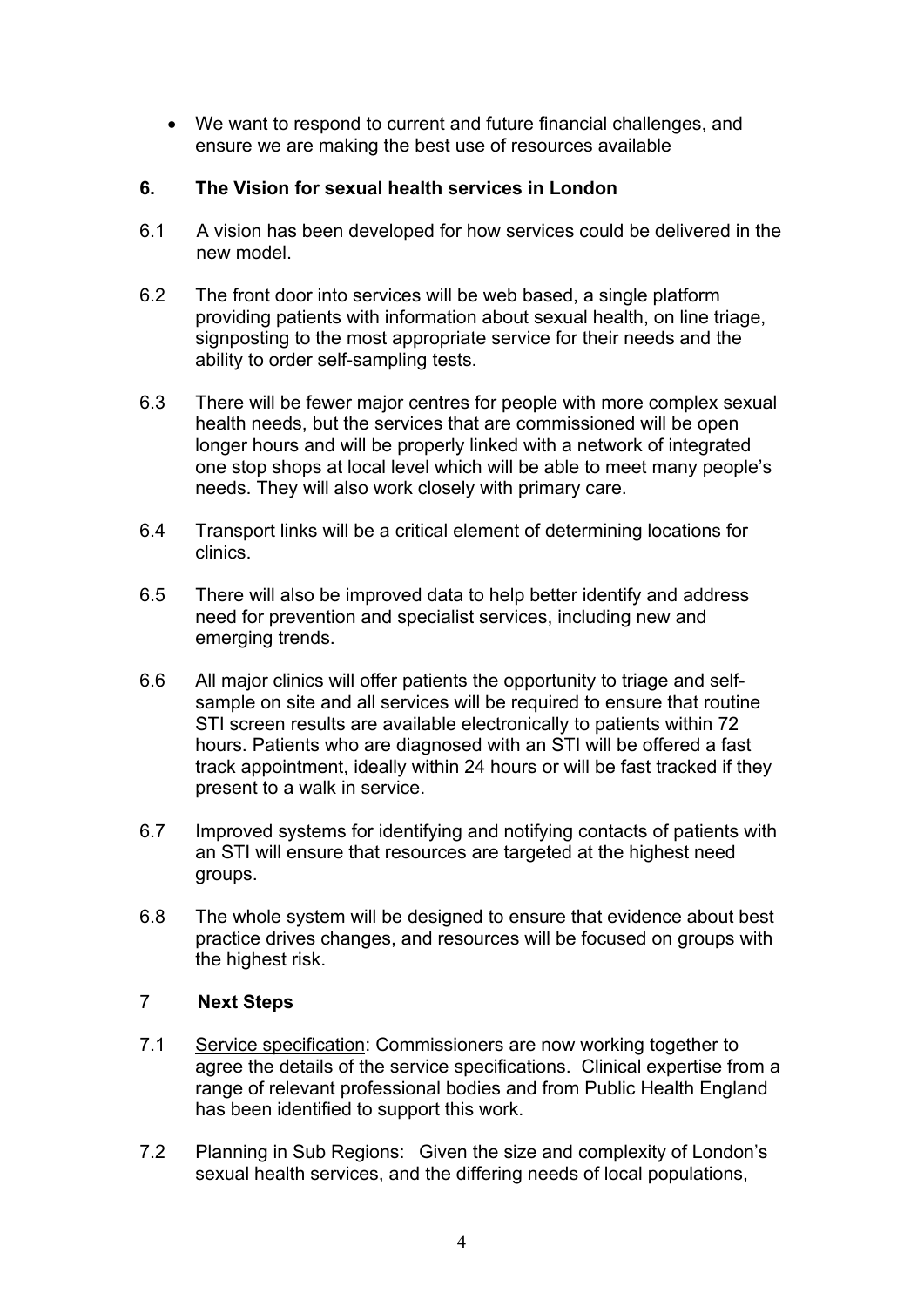councils are working together in sub regions to develop and implement local plans, within an overall London transformation model and specification. The map below shows the participating boroughs, organised by Sub Region.



# 7.3 Clinical Engagement

A half day workshop for clinicians was held in September to report on activity since the an initial meeting in May and continue discussions about priorities. Concerns were expressed that the the transformation programme may adversily impact service models of integrated STI and Contraception delivery. In response to this the programme board has emphasised that the Programme will support integration of services wherever it is practical and locally supported.

#### 7.4 Integration with HIV services

This has been discussed in meetings with clinicians and services as part of the development of the programme. Patients benefit from this, and we need to align planning with NHS England who are responsible for commissioning HIV treatment services. There is an awareness that re-commissioning GUM and CaSH services may have different implications for smaller clinics, where separation of these services from the provision of HIV services is not straightforward, and commissioners will work with providers to ensure that there are clear and safe pathways between services for patients as part of the transformation programme.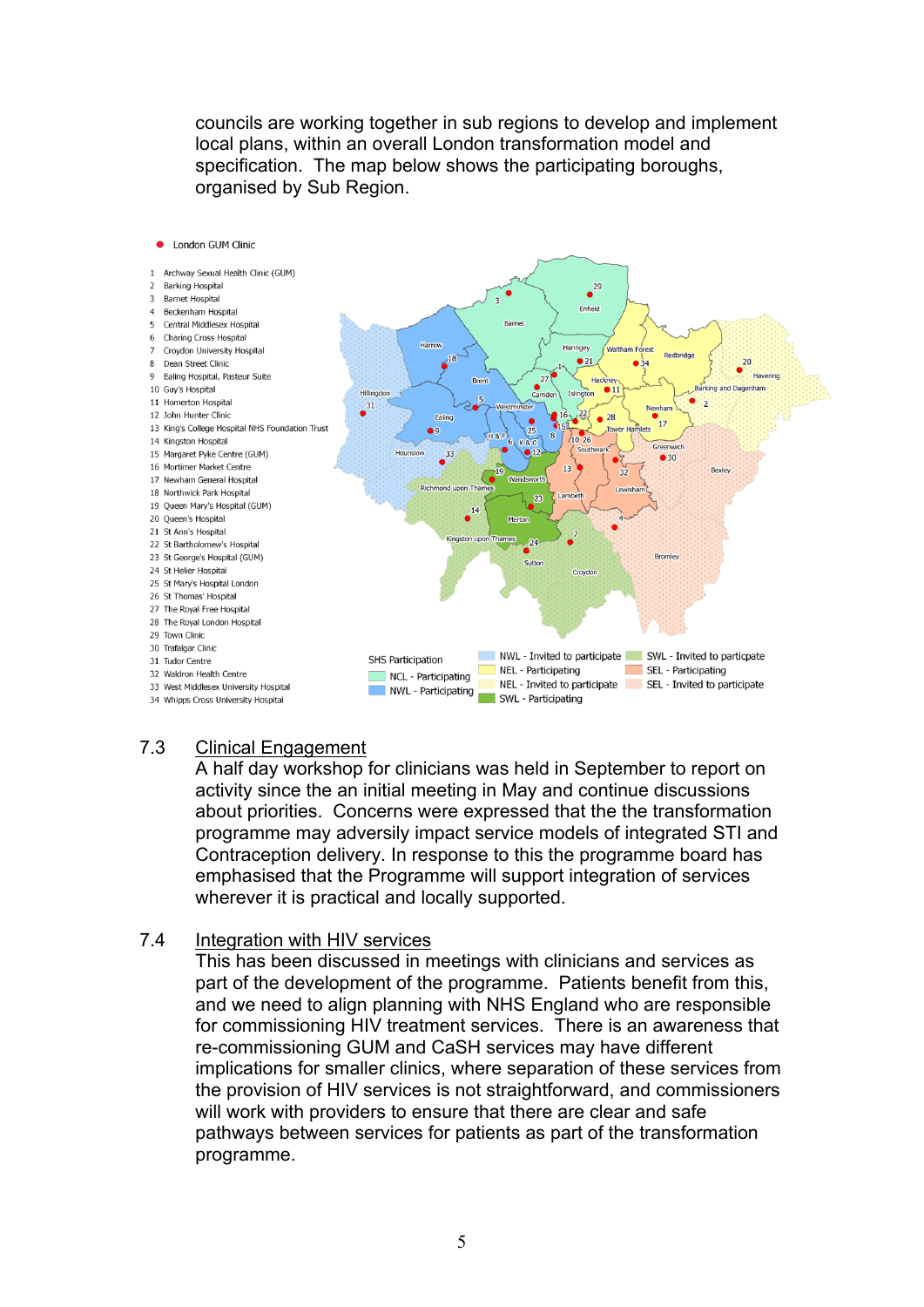### 7.5 Management of asymptomatic patients

Alternatives to GUM clinic attendance for people who do not have any symptoms of sexually transmitted infections are acceptable to a lot of patients, and there is room for considerable innovation in providing other forms of access, such as ordering home sampling/testing kits online. It will be important to ensure that providing alternatives do not lead to increased demand among people with no apparent risk of STIs, but it also offers the opportunity to reach people in high risk groups who may not be accessing current GUM services.

# 7.6 Changes in behaviour and how to respond

Sexual behaviour is changing and some high risk patients do not access clinic based services. Specialist services will be expected to work with commissioners to create innovative solutions to access these populations and meet emerging needs due to changes in sexual behaviour.

7.7 Training, workforce planning and development We recognise the concern of some that changes in pathways may impact on medical training. Specifications must be clear about the need to support and facilitate training.

#### 7.8 Delivery of partner notification

Despite the potential challenges of delivering a London wide partner notification service, given the importance of ensuring that partners are followed up and the number of different services in London, we believe the benefits make this a worthwhile exercise.

#### 7.9 Procurement

The team feel that a competitive procedure with negotiation, which allows for some dialogue would be best suited to this project. This recognises the complexity of the programme, the fact that some adaptation to existing solutions may well be necessary and some innovation through design will be likely to benefit both sides. However, it is recognised that the final decision on the procurement strategy will be taken by the local councils involved.

#### 7.10 Changing how services are funded

It was clarified that the LSHPT is recommending the use of an integrated tariff, which brings together GUM and CaSH services into a single tariff scheme, and would expect to see competition on both price and quality of services.

#### 7.11 Engagement

- 7.11.1 Ten clinicians have volunteered to help with developing the service specification; further meetings are planned for commissioners and providers and a broader communications plan is now in place, with monthly briefings being circulated to stakeholders.
- 7.11.2 There are also plans in place to assist local authorities to engage with their public and potential patients. Healthwatch have been approached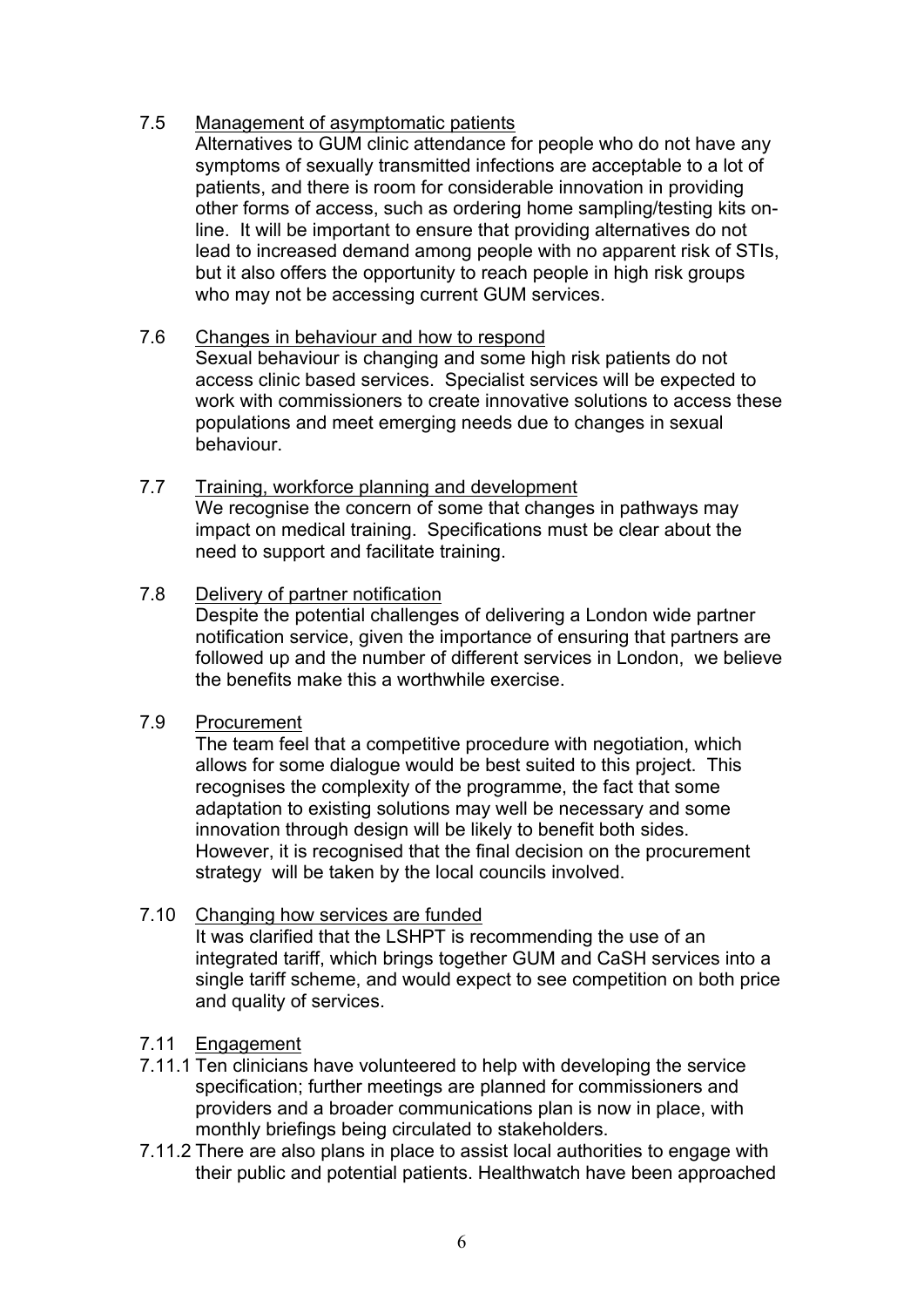for their assistance and the Programme Team is working with a number of relevant third sector organisations and agencies to see if we can use their networks and expertise.

7.12 Timeline

The business case and papers seeking cabinet support from boroughs will go to cabinet meetings between October and January 2016. This would allow for the formal procurement to commence in February 2016 with the contract(s) awarded by the end of the year to allow for an April 2017 start.

# **8. Financial implications**

- 8.1 This report proposes changes to the provision of sexual health services in Lewisham including new arrangements for cross-charging and participation in procurement exercises for several elements of the service in conjunction with other London councils. These changes are expected to deliver savings of £500k p.a. in a full year.
- 8.2 The Public Health Grant is ring fenced but it is anticipated that it will be transferred into Councils' revenue support grant and the allocation is likely to be reduced in line with other reductions to local government funding. An in-year cut of £200m has been proposed by Government across all local authorities.
- 8.3 London Councils currently spend approximately £115m per annum on GUM services (excluding contraception) and this is predicted to increase to £124.5m by 2022 if Councils do nothing. This prediction is based on population projections however it may be a conservative estimate as changes in sexual behaviour are also driving demand.
- 8.4 Lewisham's Public Health Grant (15/16) is £23.878million, including the part-year transfer of 0-5 services. This excludes any in year cut required by central government. Currently sexual health services (including prevention, GP & pharmacy elements) account for around £6.9m or 29% of the Public Health budget.
- 8.5 In 2014/15, £3.8M was spent on Lewisham CaSH services (Lewisham and Greenwich NHS Trust) and approximately £2.4M on GUM. Approximately 22% of the GUM expenditure was with the local Trust, the remainder was predominately with central London providers (Guys and St Thomas's, Chelsea and Westminster, Kings). Other sexual health expenditure included the London-wide HIV prevention programme, primary care sexual health services, targeted sexual health / HIV prevention for African communities and online STI screening.
- 8.6 In 2015/16 savings of £321k were made against this budget (2014/15 baseline of £7.14M) through a variety of means including; reduction in the contract value for HIV prevention, removing GP incentives for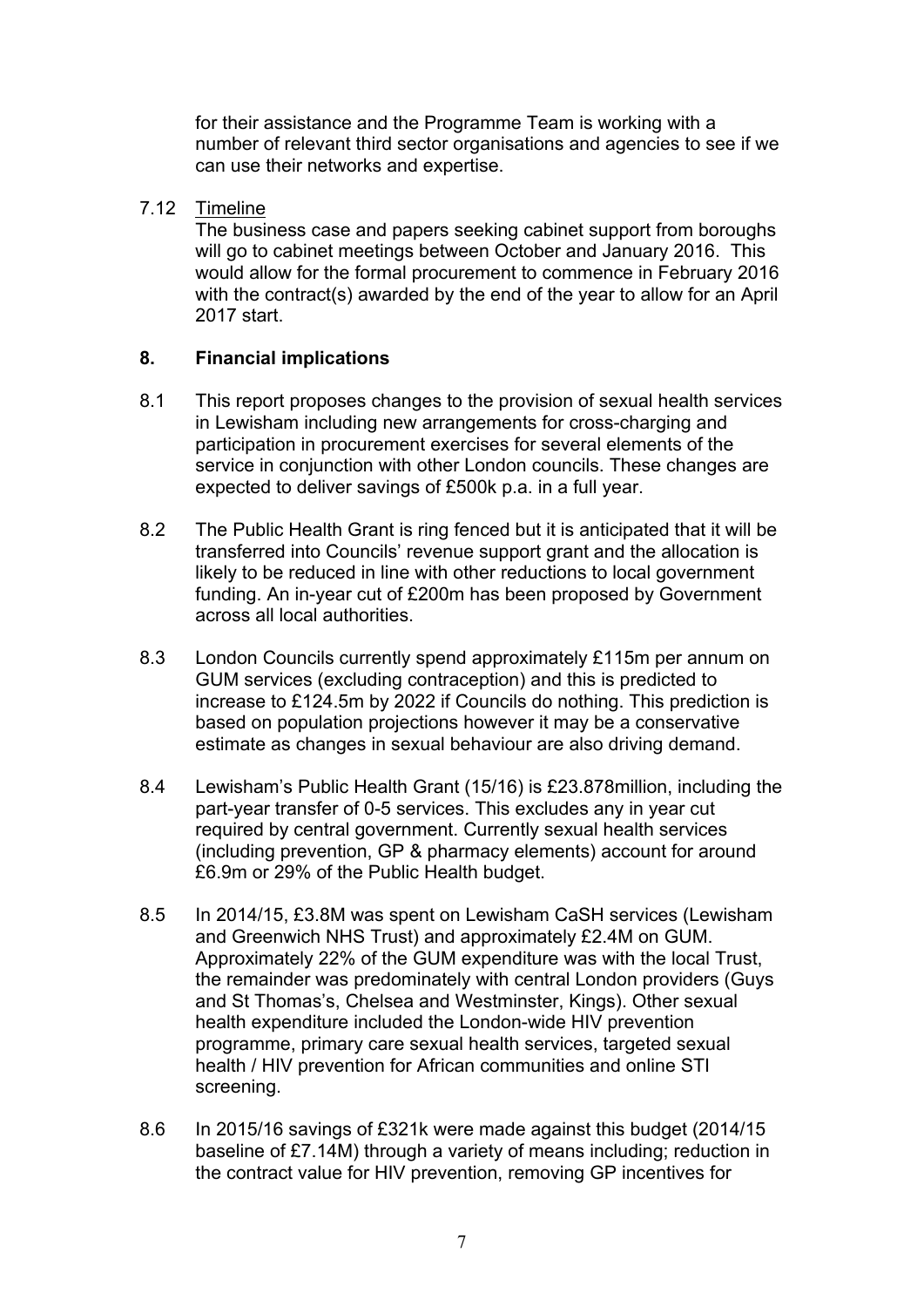chlamydia and gonorrhoea screening and negotiating costs of the Lewisham and Greenwich Trust contract. This is within a context of rising GUM activity/costs.

- 8.7 Further savings in 2017/18 of £500,000 were considered by Mayor & Cabinet on 30 September 2015 (proposal A17). Implementation of these savings was delegated to officers following consultation. These savings will be delivered through the transformation of services outlined in this paper.
- 8.8 The contract term for the GUM/CaSH elements commissioned as part of the SE London sector is likely to be 2 years, with the option of two years extension and two further years. The London-wide contracts for online services, partner notification and self-sampling/testing are likely to be 6 years with the option of a further 4 years extension. Any contract extension will be subject to performance and funding review.
- 8.9 The central partner notification (PN) system will release efficiencies within the current contract values. In discussions, providers have indicated that the cost of the current system is a drain on resources. It is proposed that this cost will be met out of baseline budgets agreed with GUM clinics.
- 8.10 The self-sampling / testing (DIY) service will be made available to residents of Lewisham only when the Council has signalled it is ready to proceed. Pilot schemes are underway in neighbouring boroughs (Lambeth, Southwark and Greenwich) and the learning from these early adopters will be used to inform the business case. While the initial costs for testing are potentially lower, the overall efficiencies (for the commissioned system) are not as well established. Further learning is required to ensure, that in opening this new service channel, current activity will be redirected to lower cost channels and the risk of simply adding (albeit cheaper) activity volumes is mitigated against.

#### **9. Legal implications**

- 9.1 The *Health and Social Care Act 2012* ("the Act") introduced changes by way of a series of amendments to the *National Health Service Act 2006*. The Act gives local authorities a duty to take such steps as it considers appropriate to improve the health of the people in its area. In general terms, the Act confers on local authorities the function of improving public health and gives local authorities considerable scope to determine what actions it will take in pursuit of that general function.
- 9.2 Secondary legislative provision, such as the *Local Authorities (Public Health Functions and Entry to Premises by Local Healthwatch Representatives) Regulations 2013* require local authorities to provide certain public health services. The public health services which local authorities must provide are:
	- National Child Measurement Programme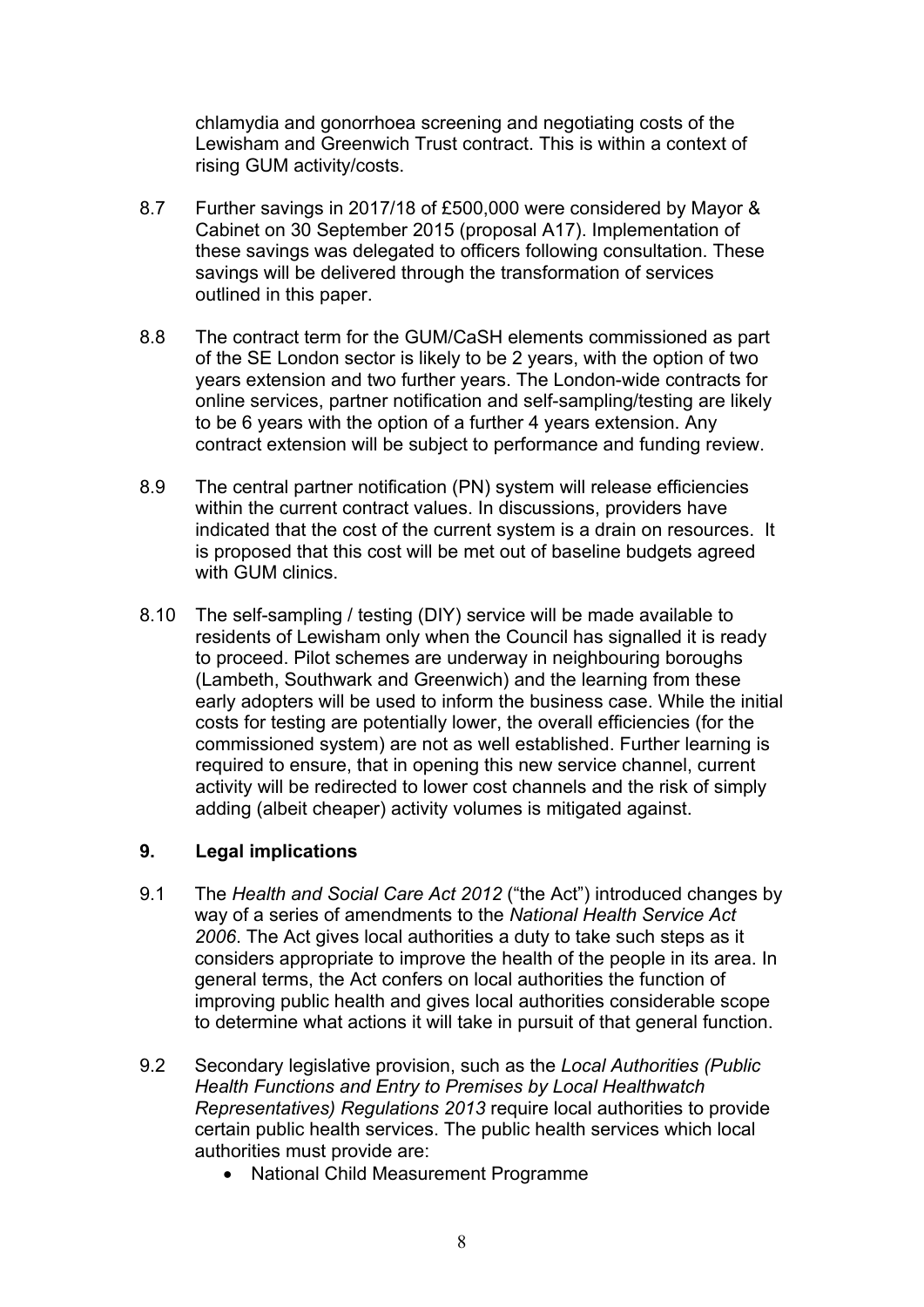- Health checks
- Open access sexual health services
- Public health advice service to Clinical Commissioning Groups
- 9.3 A number of councils currently contract for these services via the CCGs and therefore NHS terms and conditions apply which require a 12 month notice period for termination. The intention, through this recommissioning process is to move all services onto council terms and conditions.
- 9.4 There is no established practice of consultation on the design of sexual health services provision. The project team has undertaken provider and service user engagement via surveys, questionnaires, focus groups, stakeholder events and one-to-one sessions. The Local Government and Public Involvement in Health Act 2007 requires Councils to ensure that members of the public are involved in decisions regarding (inter alia) commissioning of health services, which may involve public consultation but need not do so.
- 9.5 In any collaborative commissioning relationship it is essential that clear and effective inter-borough arrangements are put in place, not only in connection with potential procurement process but also in relation to the subsequent operation of the contract. An interim collaborative governance structure with representatives from all participant Councils has been agreed and officers will establish more detailed governance arrangements over time. Governance arrangements will ensure there is clear accountability and liability between the councils and appropriate binding inter authority agreements where needed. Professional services arrangements will ensure that there is consistency of approach, legal, procurement, financial and communications advice and appropriate programme and project management.
- 9.6 Members of the Board are reminded that under Section 195 Health and Social Care Act 2012, health and wellbeing boards are under a duty to encourage integrated working between the persons who arrange for health and social care services in the area."

#### **10. Crime and Disorder Implications**

10.1 There are no crime and disorder implications.

#### **11. Equalities Implications**

11.1 Due to the interdependencies between Councils, a high-level Equalities Impact Assessment of the London-wide changes will be undertaken by one council on behalf of participating boroughs. As changes to individual service configurations within the sub-regions are developed, local procedures for assessing the impact on service users will be followed.